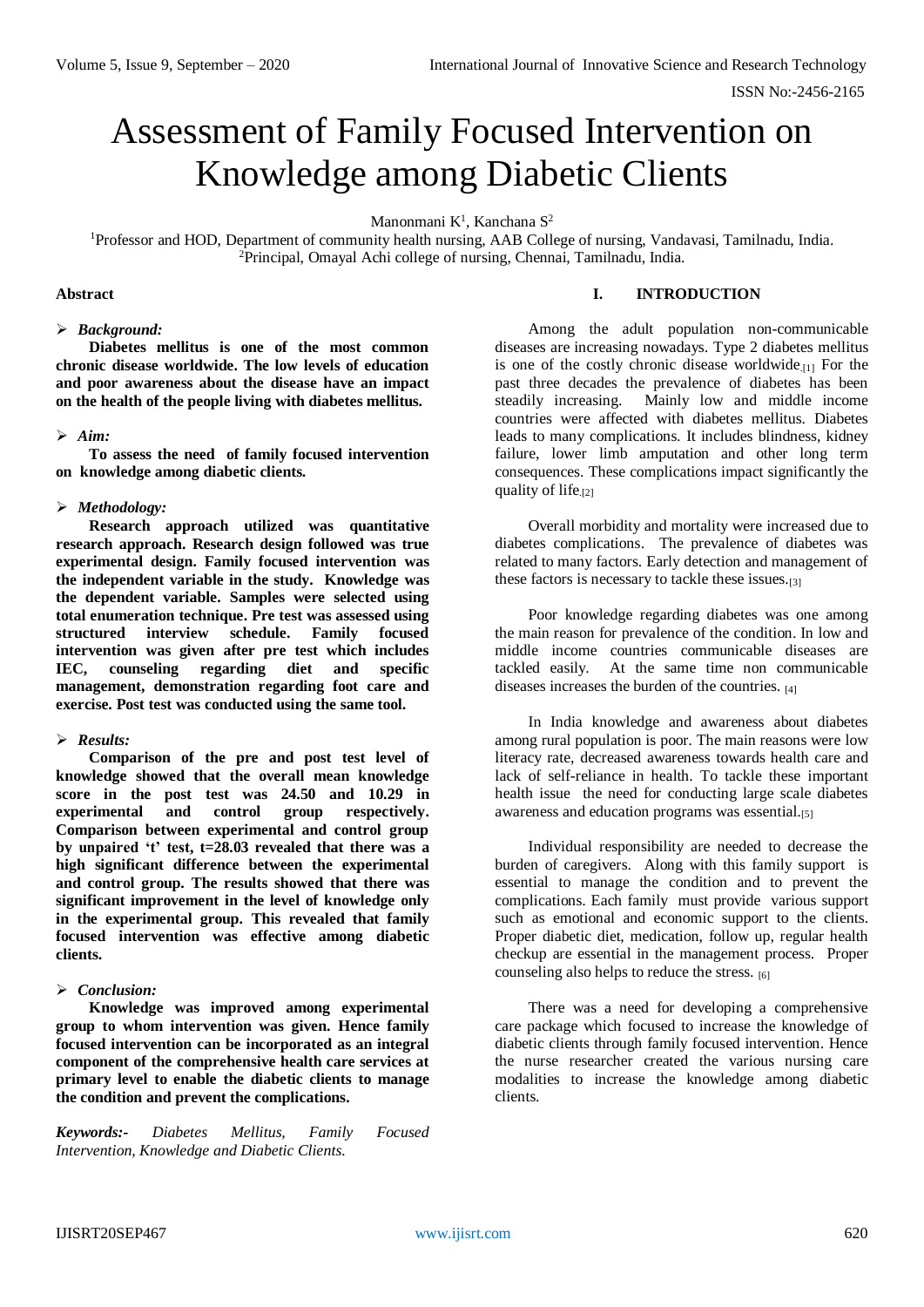#### *The Statement of the Problem Was*

A study to assess the need of family focused intervention on knowledge among diabetic clients in selected villages, Thiruvallur district.

- *Objectives*
- To assess and compare the knowledge among diabetic clients.
- To assess the need of family focused intervention on knowledge among diabetic clients.
- To associate the knowledge scores with selected demographic variables.

# *Null Hypotheses*

**NH1 :** There is no significant difference in knowledge among diabetic clients.

**NH2:** There is no significant association of knowledge scores with selected demographic variables.

## **II. MATERIAL AND METHODS**

**Research design:** The study design was a true experimental design.

**Variables:** Knowledge was the dependent variable and independent variable was family focused intervention.

**Settings:** The study was conducted at Health assessment kiosk villages.

**Selection and description of participants:** All diabetic clients were considered as target population. Accessible population included diabetic clients those who were available during data collection. Experimental and control group were categorized by cluster randomization. Sampling technique used was total enumeration technique. The sample size was 136 and138 in experimental and control group respectively.

- *Sample selection criteria*
- *Inclusion Criteria*  Diabetic clients,
- $\checkmark$  who are under oral medications for diabetes with 2 years of chronicity.
- who seek diabetes mellitus management services from health assessment kiosk.
- $\checkmark$  who are willing to participate in the study.
- $\checkmark$  who know Tamil.
- *Exclusion Criteria*
- Diabetic clients,  $\checkmark$  diagnosed to have other systemic disease and co-morbid
- conditions.
- $\checkmark$  who have attended diabetes management program.
- $\checkmark$  who were physically challenged.
- $\checkmark$  who have severe sensory or cognitive impairment.

**Data collection instrument:** Data collection instrument included six components such as general information, diet modification, specific management, exercises, foot care and complications.

**Intervention package:** Family focused intervention was administered only to the experimental group. It includes general information, diet, specific management, exercises, foot care and complications and prevention. Followed this family counseling was given about diet and specific management. Foot care was demonstrated to the diabetic clients and their family members.

**Data collection procedure:** Proper approval was obtained from ethical committee and village leaders. After brief introduction about the study informed consent was obtained from participants. Followed this pretest was conducted.

Family focused intervention was given only to the experimental group after the pre test. It included IEC package regarding diabetes mellitus using flashcards which took 45 minutes to 1hour. Followed this family counseling was given to the diabetic clients and their family members. Diet and specific management was focused in counseling. Foot care which included ten steps was demonstrated to the diabetic clients. Participants were encouraged to practice daily walking for minimum thirty minutes. At  $3<sup>rd</sup>$  month and 6th month post test was conducted in both experimental and control group.

**Statistical methods:** Demographic variables were analyzed using frequency and percentage distribution. Mean and standard deviation were used to compare the knowledge within experimental and control group. Paired and Unpaired 't' test was used to assess the effectiveness of family focused intervention within and between groups. Comparison of difference in the level of knowledge at pre test, 3rd month and 6th month and association were analyzed by using ANOVA 'F' test. [7]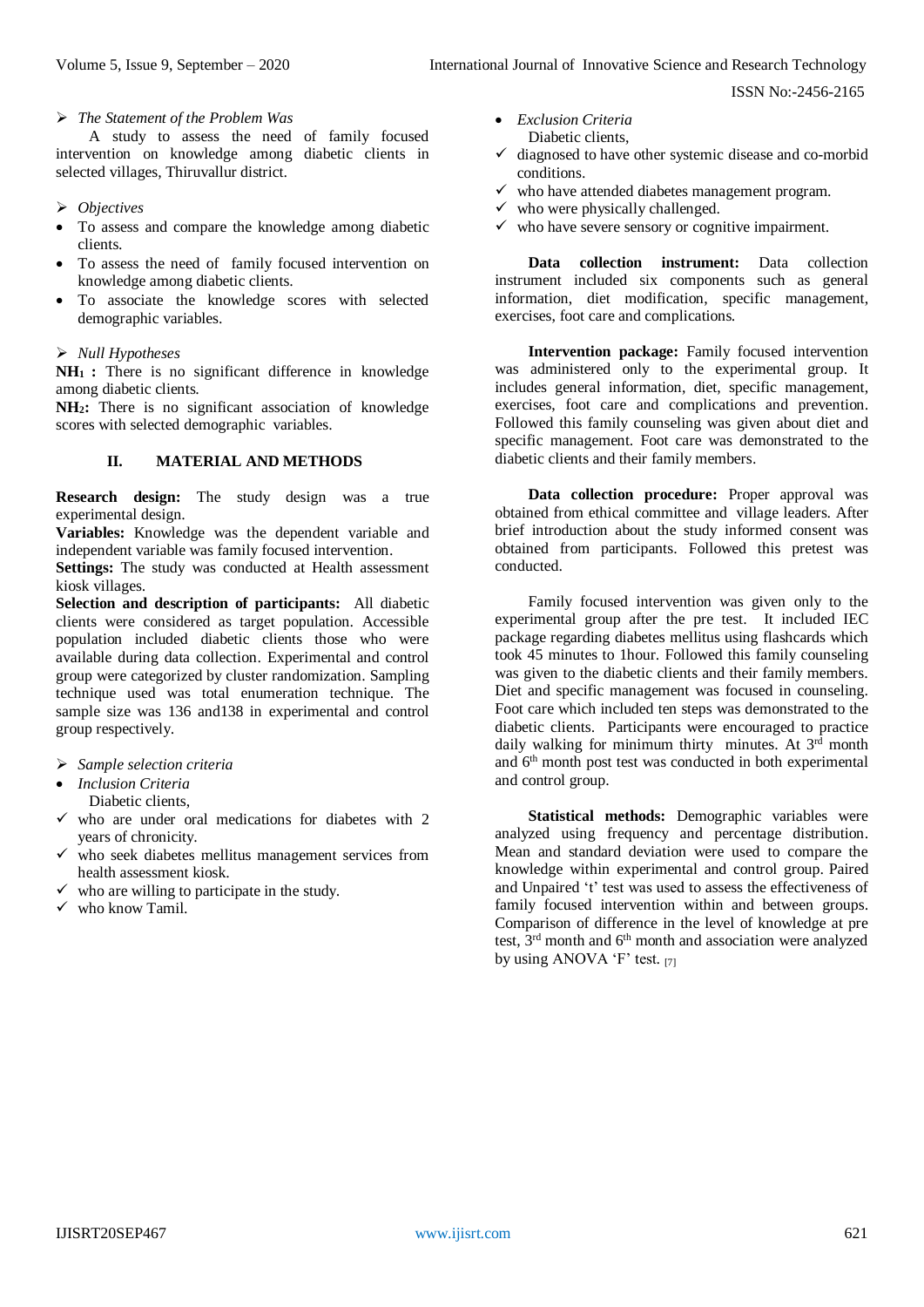| <b>S. No.</b>           | <b>Components</b>    |                 | Experimental $(n=136)$ |                | Control $(n=138)$ |             |           |  |
|-------------------------|----------------------|-----------------|------------------------|----------------|-------------------|-------------|-----------|--|
|                         |                      | <b>Pre</b> test | Post test 2            | $%$ of<br>gain | <b>Pre</b> test   | Post test 2 | % of gain |  |
|                         | General information  | 43.8            | 84.2                   | 40.4           | 41.8              | 43.8        | 2.0       |  |
| ◠                       | Dietary modification | 43.0            | 90.2                   | 47.2           | 40.2              | 43.0        | 2.8       |  |
| $\mathbf{\overline{3}}$ | Specific management  | 35.0            | 77.4                   | 42.4           | 32.4              | 35.0        | 2.6       |  |
| 4                       | Exercises            | 30.2            | 83.0                   | 52.8           | 25.6              | 30.2        | 4.6       |  |
|                         | Foot care            | 28.2            | 74.6                   | 46.4           | 23.8              | 28.2        | 4.4       |  |
| 6                       | Complications        | 25.6            | 80.6                   | 55.0           | 21.2              | 25.6        | 4.4       |  |
|                         | <b>Overall</b>       | 34.3            | 81.7                   | 47.4           | 30.8              | 34.3        | 3.5       |  |

## **III. RESULTS**

Table 1:- Comparison of knowledge components within groups N=274

In the post test the maximum percentage of gain was seen with regard to complications, exercises and dietary modification only in the experimental group. No significant change seen in the control group.



# Graph 1:- Overall knowledge among diabetic clients.

In the pre test, majority of them had inadequate knowledge in both the groups. But in post test 1 most of them had moderately adequate knowledge in the experimental group. In the same way in post test 2 also majority of them had adequate knowledge only in experimental group. But samples in the control group remains in the same category such as inadequate knowledge in both post test 1 and 2.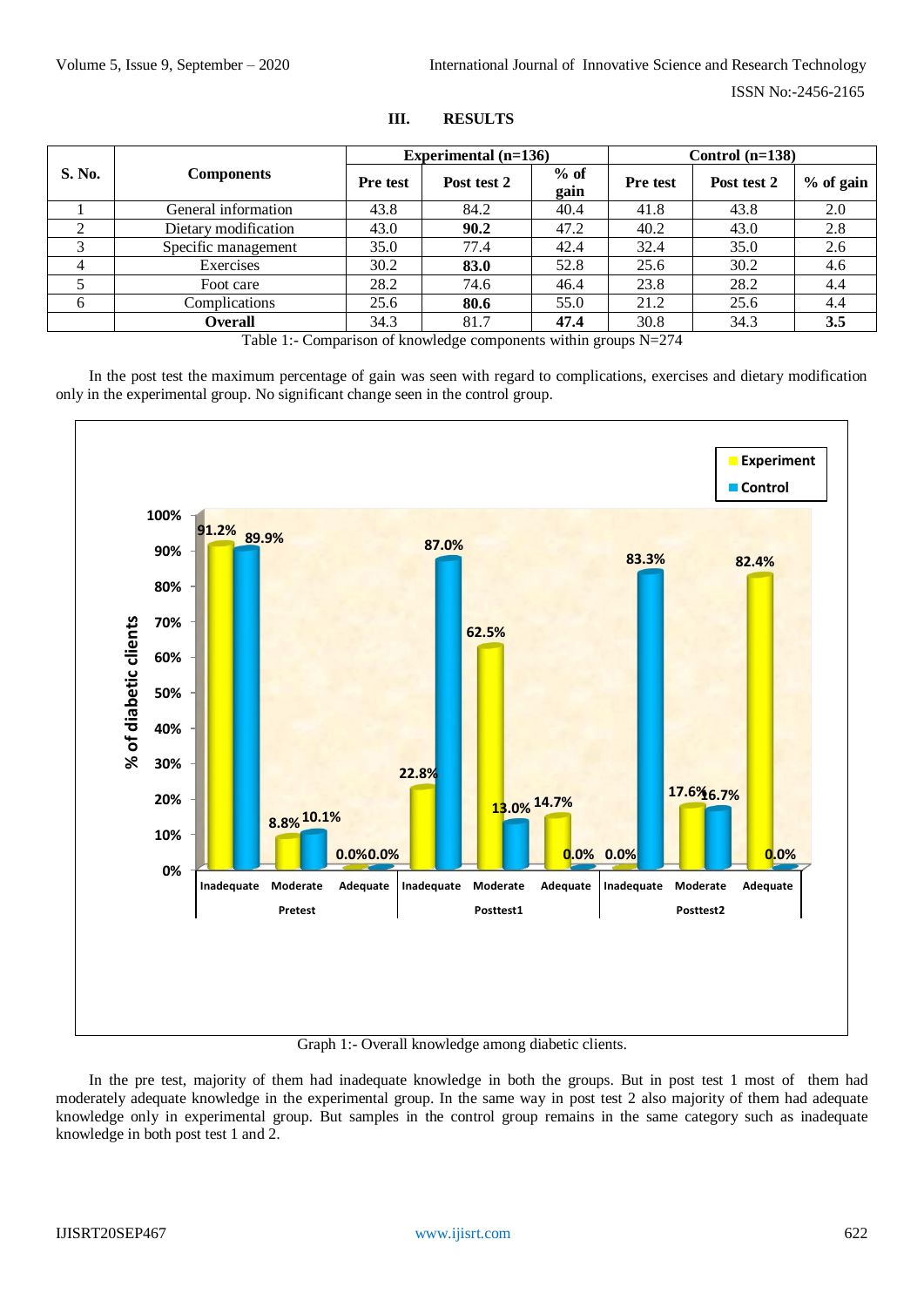| Variable  | Group      | <b>Pre</b> test |      | Post test 1 |      | Post test 2 |      | <b>Repeated</b><br>measures ANOVA |  |
|-----------|------------|-----------------|------|-------------|------|-------------|------|-----------------------------------|--|
|           |            | <b>Mean</b>     | S.D  | <b>Mean</b> | S.D  | <b>Mean</b> | S.D  | <b>F-test</b>                     |  |
|           | Experiment | 9.12            | 4.12 | 18.40       | 4.97 | 24.50       | 4.73 | $F = 748.14$<br>$p=0.001***$      |  |
| Knowledge | Control    | 9.25            | 3.84 | 9.93        | 3.62 | 10.29       | 3.59 | $F = 2.66$<br>$p=0.08$ NS         |  |

\*\*\* very highly significant at p≤0.001 NS- Not significant

Table 2:- Comparison of overall knowledge within groups N=274 (136+138)

Comparison of overall knowledge within experimental and control group revealed that there was a highly statistical significant difference in the pre and post test in experimental group at p≤0.001. But no difference was found in the control group.

|                       | Group               | Pre test             |           | Post test 1               |           | Post test 2                 |           |
|-----------------------|---------------------|----------------------|-----------|---------------------------|-----------|-----------------------------|-----------|
| <b>Variable</b>       |                     | <b>Mean</b>          | <b>SD</b> | <b>Mean</b>               | <b>SD</b> | <b>Mean</b>                 | <b>SD</b> |
|                       | <b>Experimental</b> | 9.12                 | 4.12      | 18.40                     | 4.97      | 24.50                       | 4.73      |
| Knowledge             | <b>Control</b>      | 9.25                 | 3.84      | 9.93                      | 3.62      | 10.29                       | 3.59      |
| Independent<br>t-test |                     | $t=0.45$<br>$p=0.65$ |           | $t=16.12$<br>$p=0.001***$ |           | $t = 28.03$<br>$p=0.001***$ |           |

\*\*\* very highly significant at p≤0.001

Table 3:- Comparison of knowledge between the groups N=274 (136+138)

Comparison of knowledge between experimental and control group shows a very high statistical significance in the post test 1 and post test 2 at p≤0.001. This proves that family focused intervention was effective in improving knowledge of diabetic clients in experimental group.



Graph 2:- Association of knowledge score with demographic variables.

The demographic variables such as age, gender, education and family monthly income had statistical significant association with knowledge score at p≤0.01 level.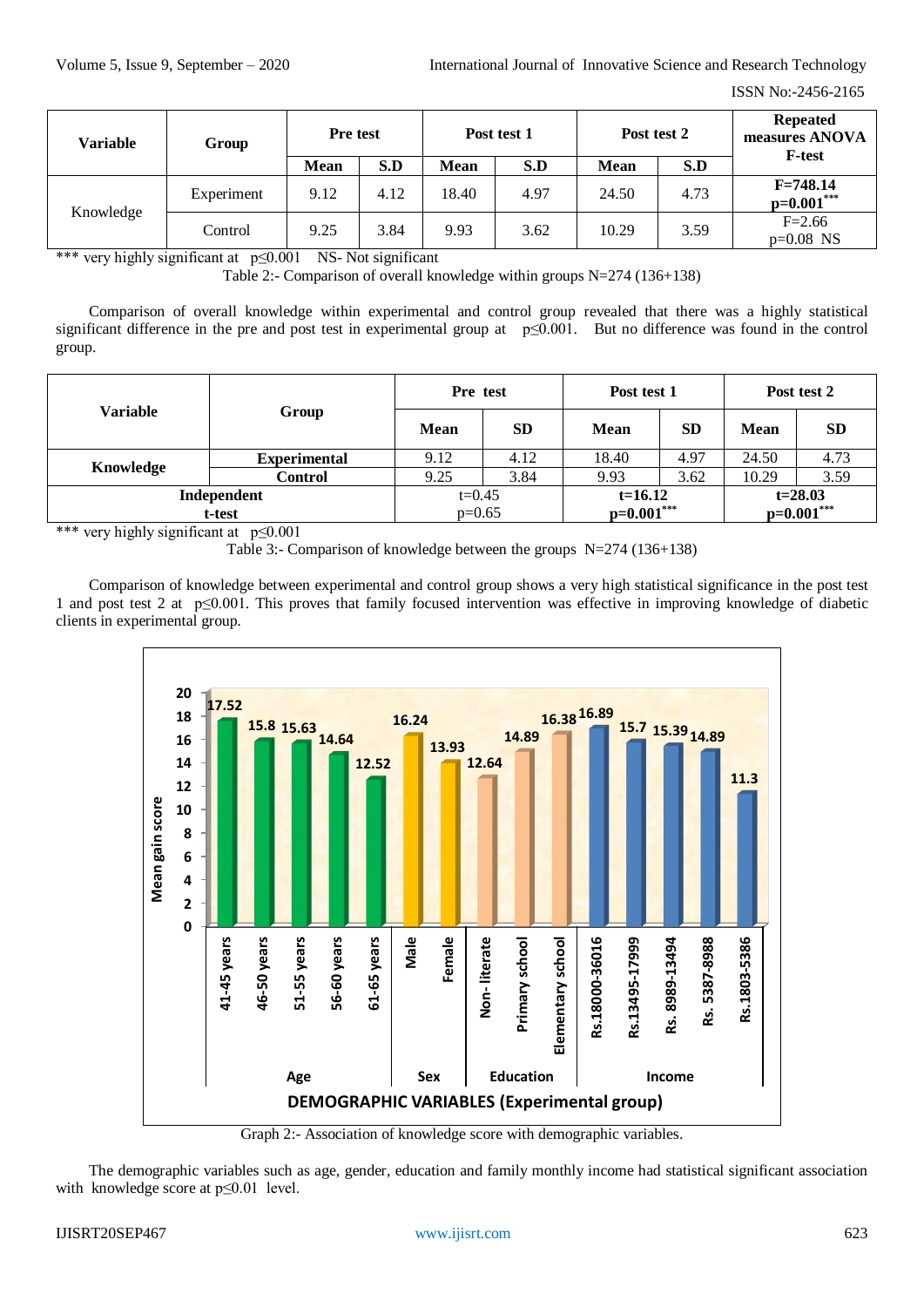Thus it infers that 41-45 years aged diabetic clients had more knowledge score. In the same way the knowledge gain score was high among males, who had elementary education and who earned Rs.18000-36016 as family monthly income in the experimental group.



Graph 3:- Association of knowledge score with demographic variables.

The demographic variables such as family history of diabetes mellitus, personal habits, type of work and chronicity of illness had statistical significant association with knowledge score at p≤0.05 level.

Thus it infers that knowledge gain score was high among samples who had family history of both paternal and maternal, who were not having personal habits, doing heavy work and having chronicity of illness for 2-4 years.

## **IV. DISCUSSION**

In the experimental group the overall knowledge percentage was 34.3 and 81.7 in pre and post test respectively. The overall percentage gain score was 47.4. In control group the overall percentage was 30.8 and 34.3 in pre and post test respectively. The overall percentage gain score was 3.5 only. [table 1]

In the pre test majority of them had inadequate knowledge in both experimental and control group [129(94.9%) and 128(92.8%)]. In the post test 1 it was seen that majority [96(70.6%)] of them had moderate knowledge and 8(5.9%) had adequate knowledge in the experimental group. In the same way in the post test 2, 35(25.7%), 101(74.3%) had moderate and adequate knowledge respectively.

But in control group majority 125 (90.6%) had inadequate knowledge in the post test 1. At the level of post test 2 also, 120(87.0%) were still in the inadequate knowledge status.[graph 1]

In experimental group the overall pre test knowledge mean score was 9.12 and in post test 1, 2 were 18.40 and 24.50 respectively. But in the control group the pre test mean score was 9.25 and in post test 1, 2 were 9.93 and 10.29 respectively.